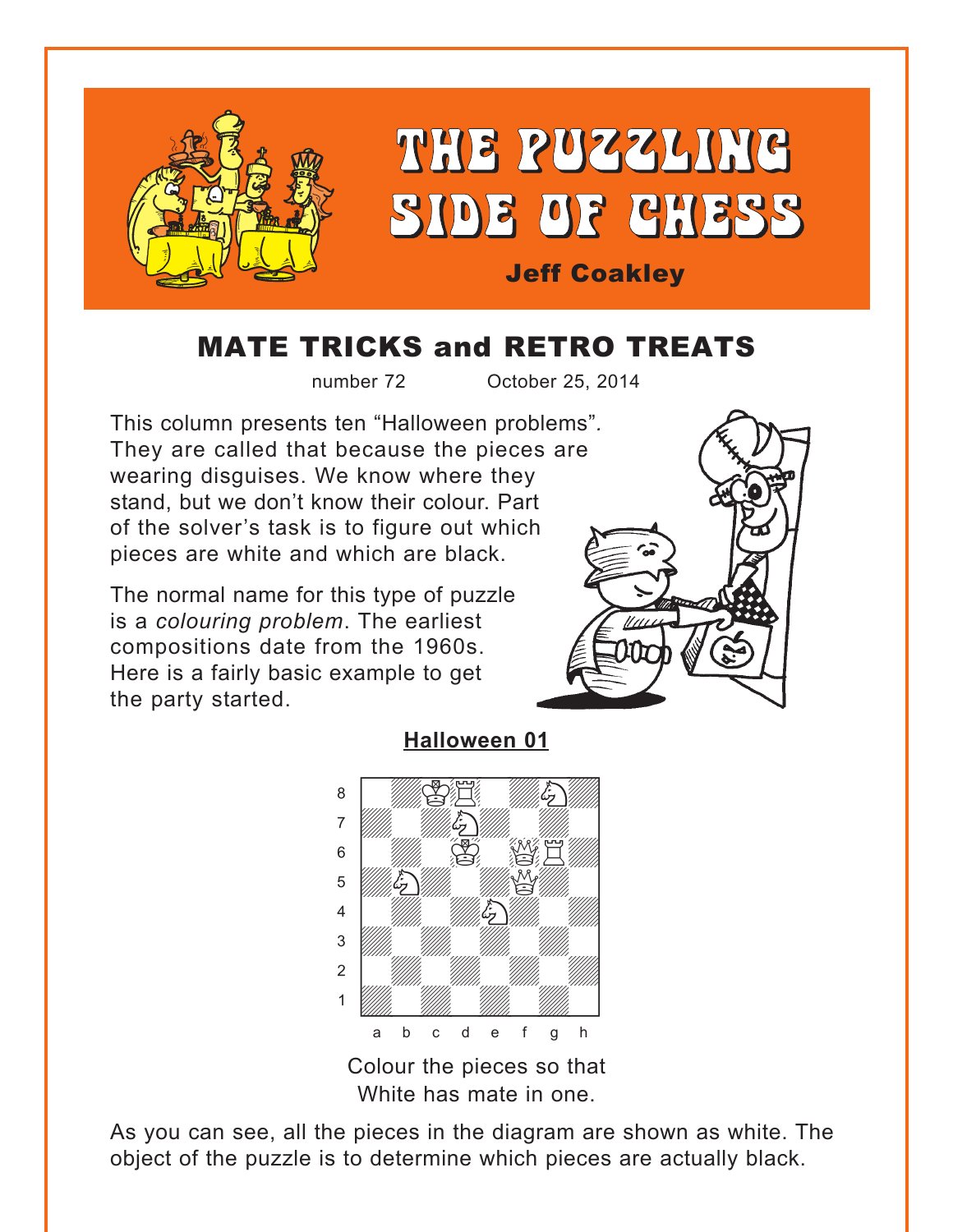<span id="page-1-0"></span>It almost goes without saying, but the position after colouring must be legal.

Next up is a tricky mate by Ukrainian composer Stanislav Kirilichenko. No relation to Kiril the Pawn.



**[Halloween 02](#page-7-0)**

The following two problems, with mates in two and three moves, are by Vladimir Korolkov (1907-1987) of Russia.



#### **[Halloween 03](#page-8-0)**

Colour the pieces so that White has mate in two.

Colour the pieces so that White has mate in one.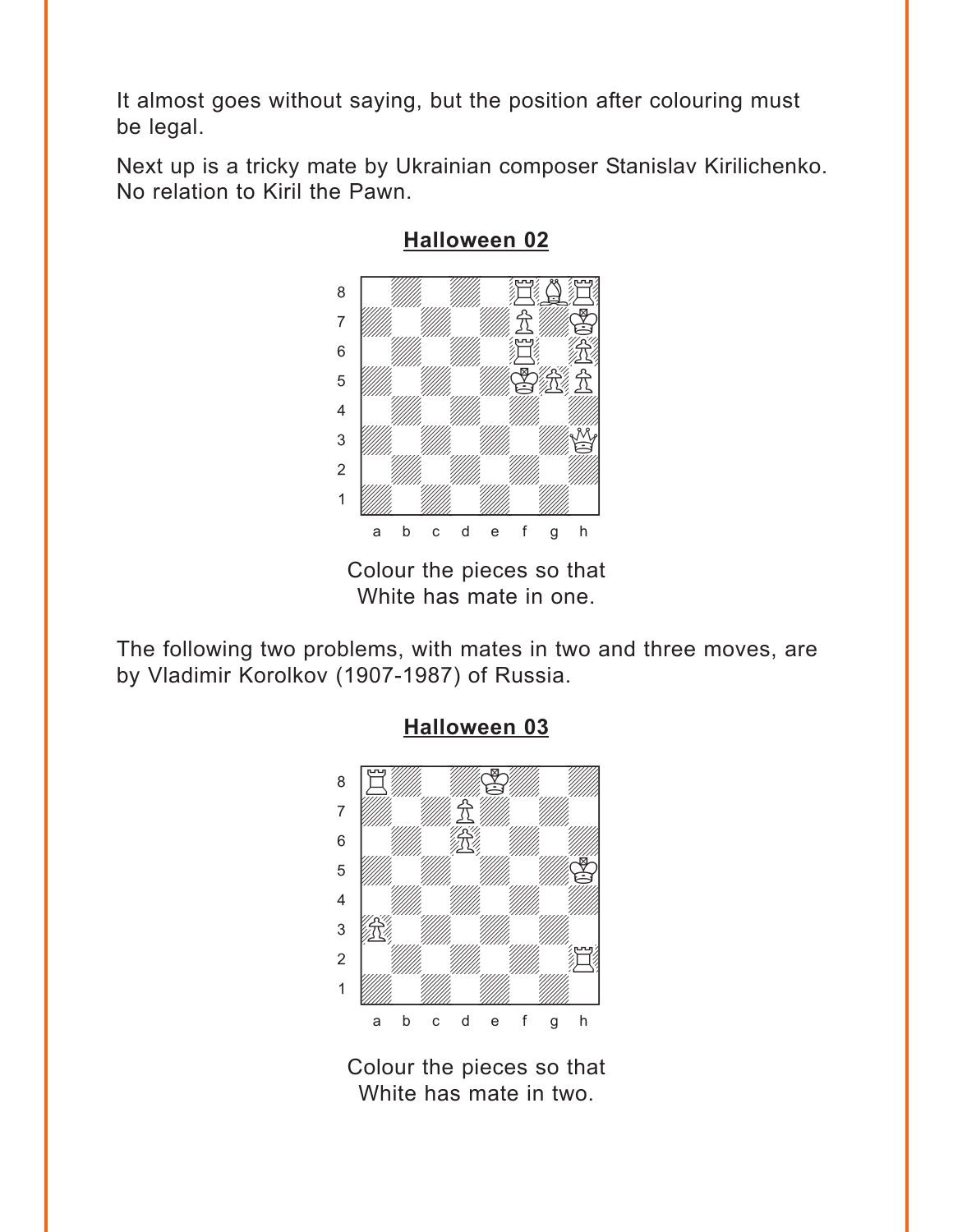<span id="page-2-0"></span>Here's a well-disguised position.



Colour the pieces so that

White has mate in three.

So much for the mate tricks. Now it's time for the retro treats. In the remaining problems, the task is twofold: colour the pieces so that the position is legal and determine what the last move was.

Usually the last move must be known before picking the right colours.

Puzzles 5 and 6, by Israeli composer Gideon Husserl (1922-2013), are two of the best known colouring problems.



**[Halloween 04](#page-9-0)**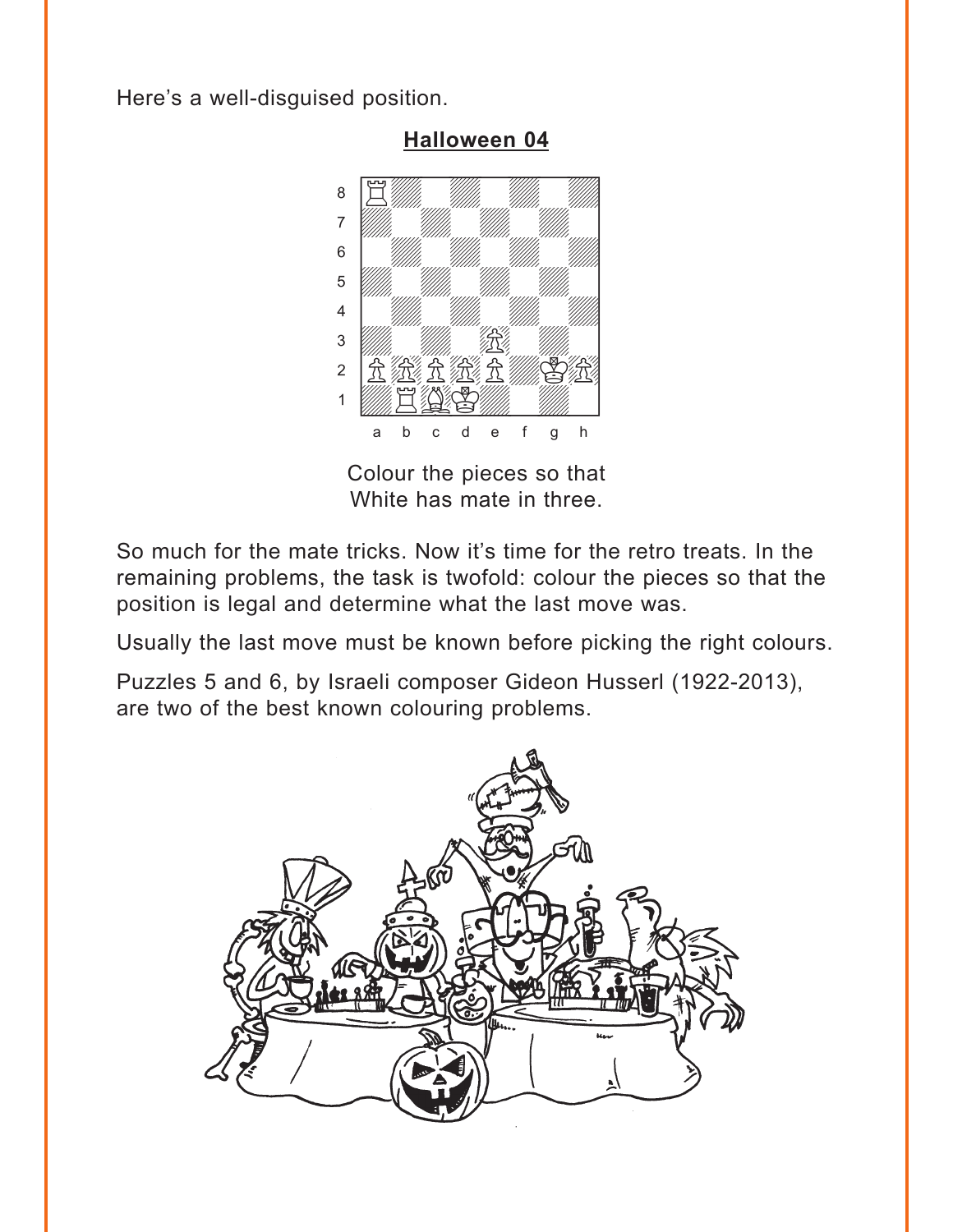### **[Halloween 05](#page-9-0)**

<span id="page-3-0"></span>

Colour the pieces so that the position is legal. What was the last move?

A *twin* position is always a nice touch.



## **[Halloween 06](#page-10-0)**

Colour the pieces so that the position is legal. What was the last move?

Have you selected your Halloween costume yet? Perhaps you could dress up as a chess piece!? Or maybe as a chess player?!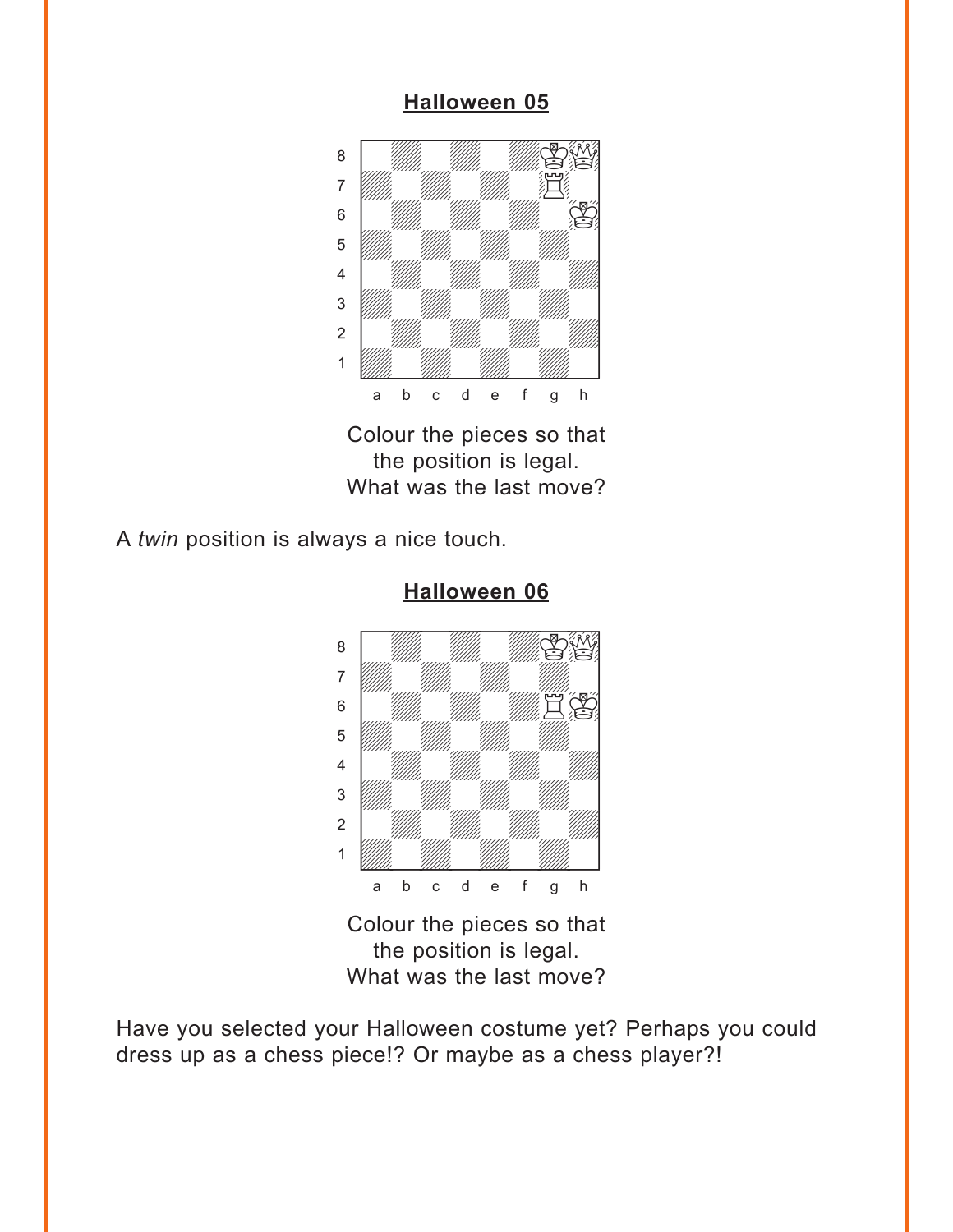### **[Halloween 07](#page-10-0)**

<span id="page-4-0"></span>

Colour the pieces so that the position is legal. What was the last move?

The next position is a joint effort by the two leading composers of colouring problems, Andrey Frolkin and Andrey Kornilov (1944-2011). They are truly the masters of this puzzle-type, having published more than a hundred problems, many with twenty or more pieces.



### **[Halloween 08](#page-11-0)**

Colour the pieces so that the position is legal. What was the last move?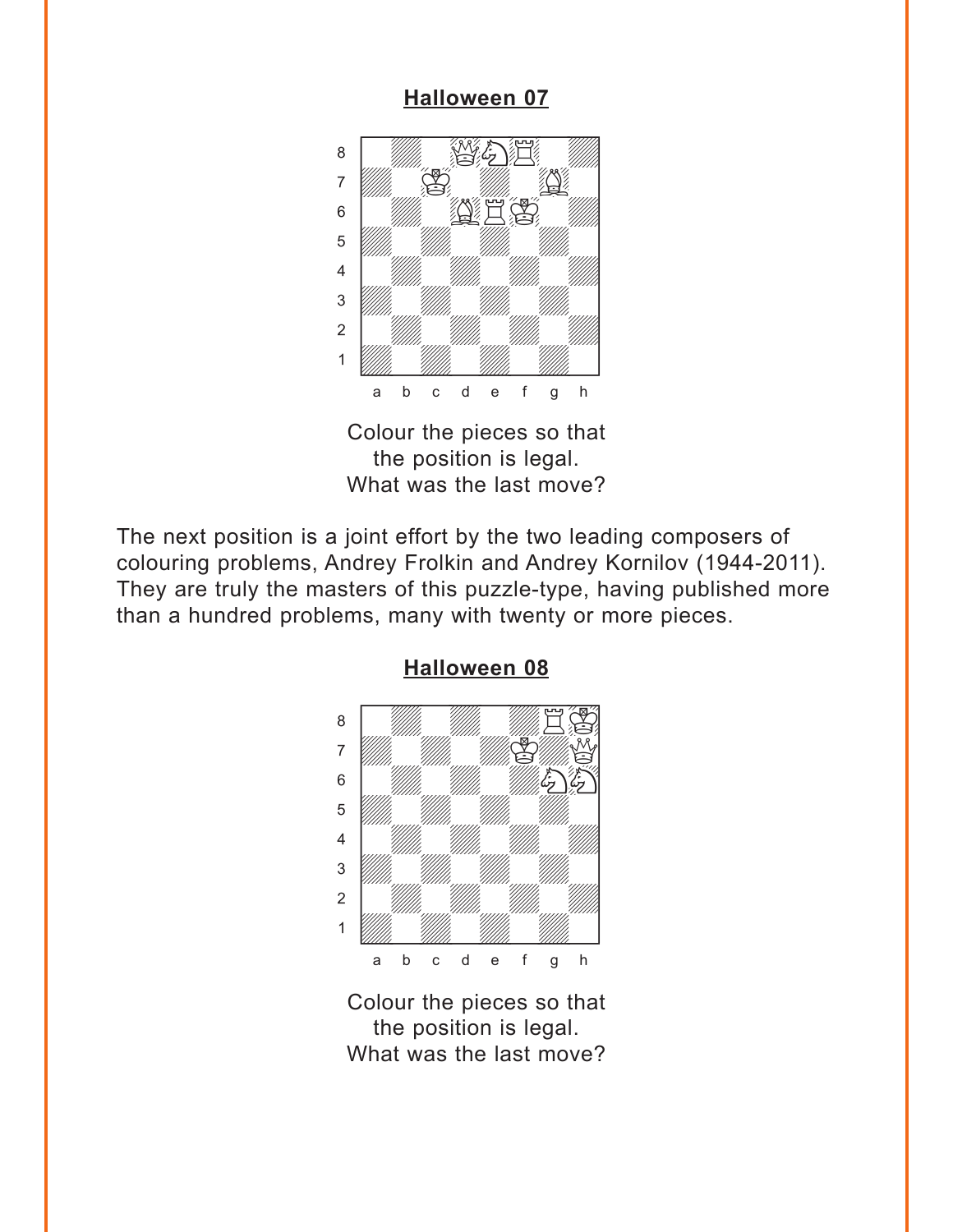<span id="page-5-0"></span>This week's menu at the Cafe features pumpkin cider and pumpkin seed ice cream. What do you do with your pumpkins?



*Autumn colours of Oregon.*



# **[Halloween 09](#page-11-0)**

Colour the pieces so that the position is legal. What was the last move?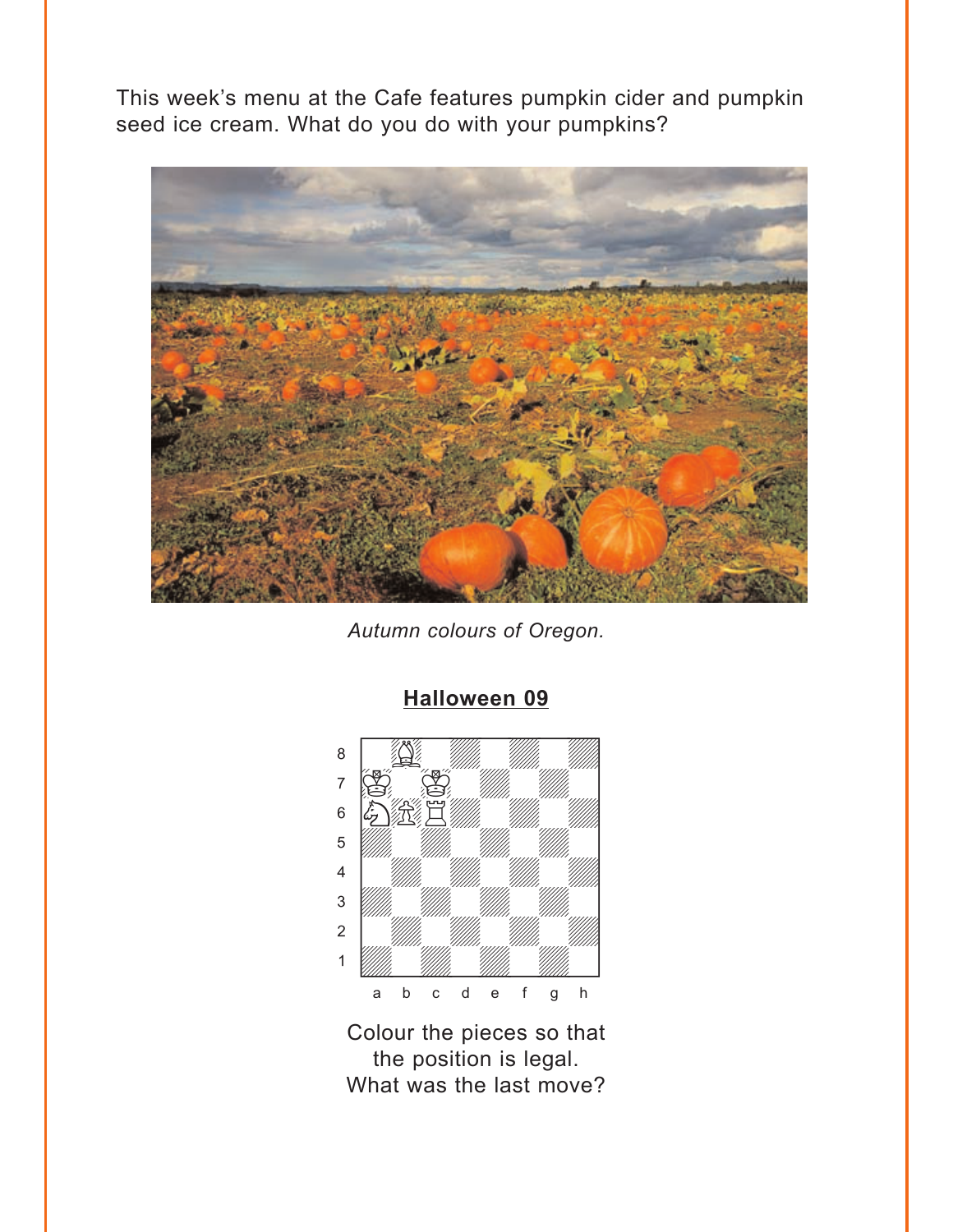<span id="page-6-0"></span>Our final problem requires you to figure out the last two moves. Another work of art by the two Andreys!



**[Halloween 10](#page-13-0)**

Colour the pieces so that the position is legal. What were the last two moves?



*Pumpkin & Heron Nova Scotia*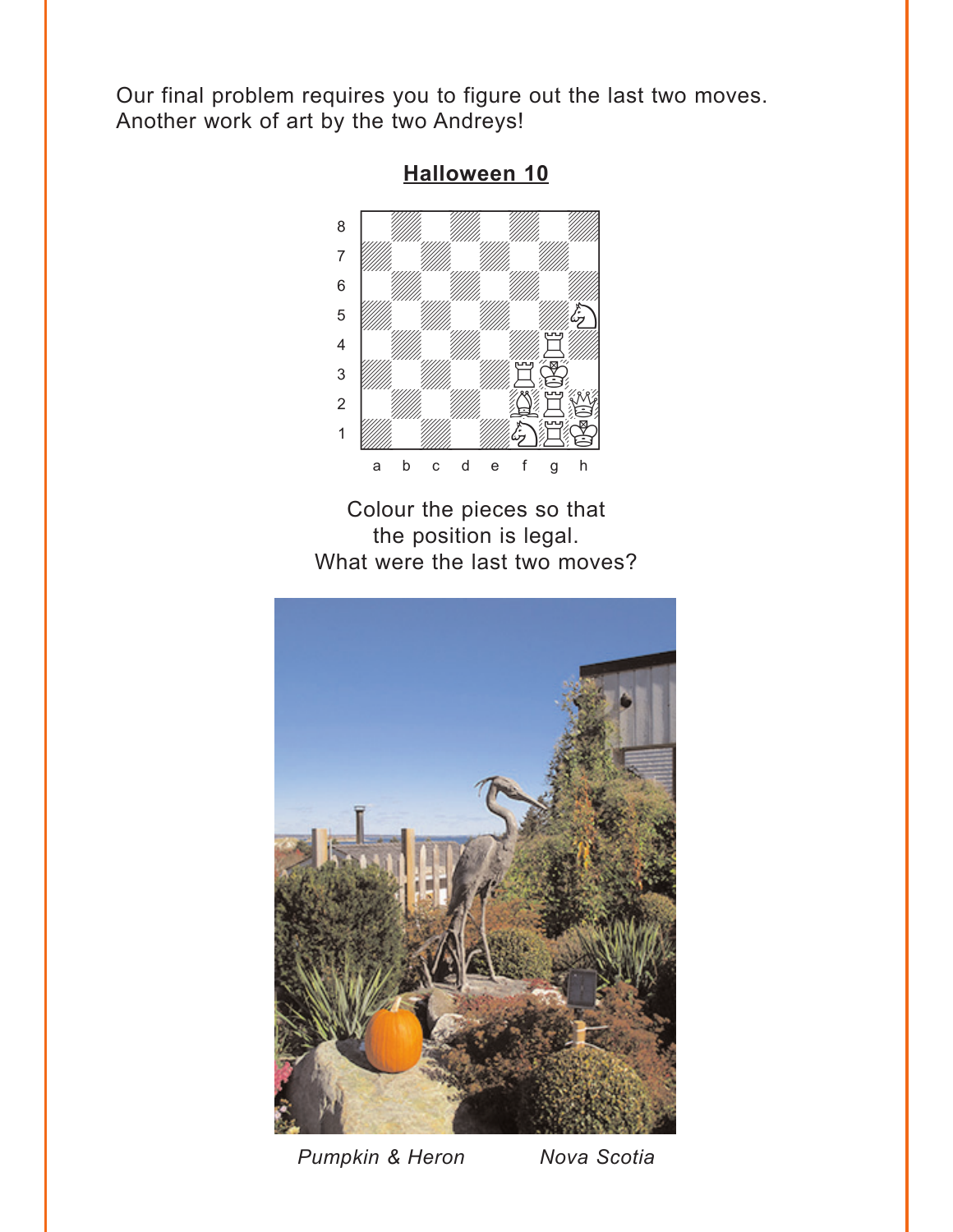# <span id="page-7-0"></span>**SOLUTIONS**

*PDF hyperlinks*. You can advance to the solution of any puzzle by clicking on the underlined title above the diagram. To return to the puzzle, click on the title above the solution diagram.





The queen on f6 and knights on b5 and e4 must be black. Otherwise they would be checking the black king on d6. The pin by the white rook on g6 prevents 1...Qxd8+.



# 1.hxg6 e.p.#

continued next page

## **[Halloween 01](#page-0-0)**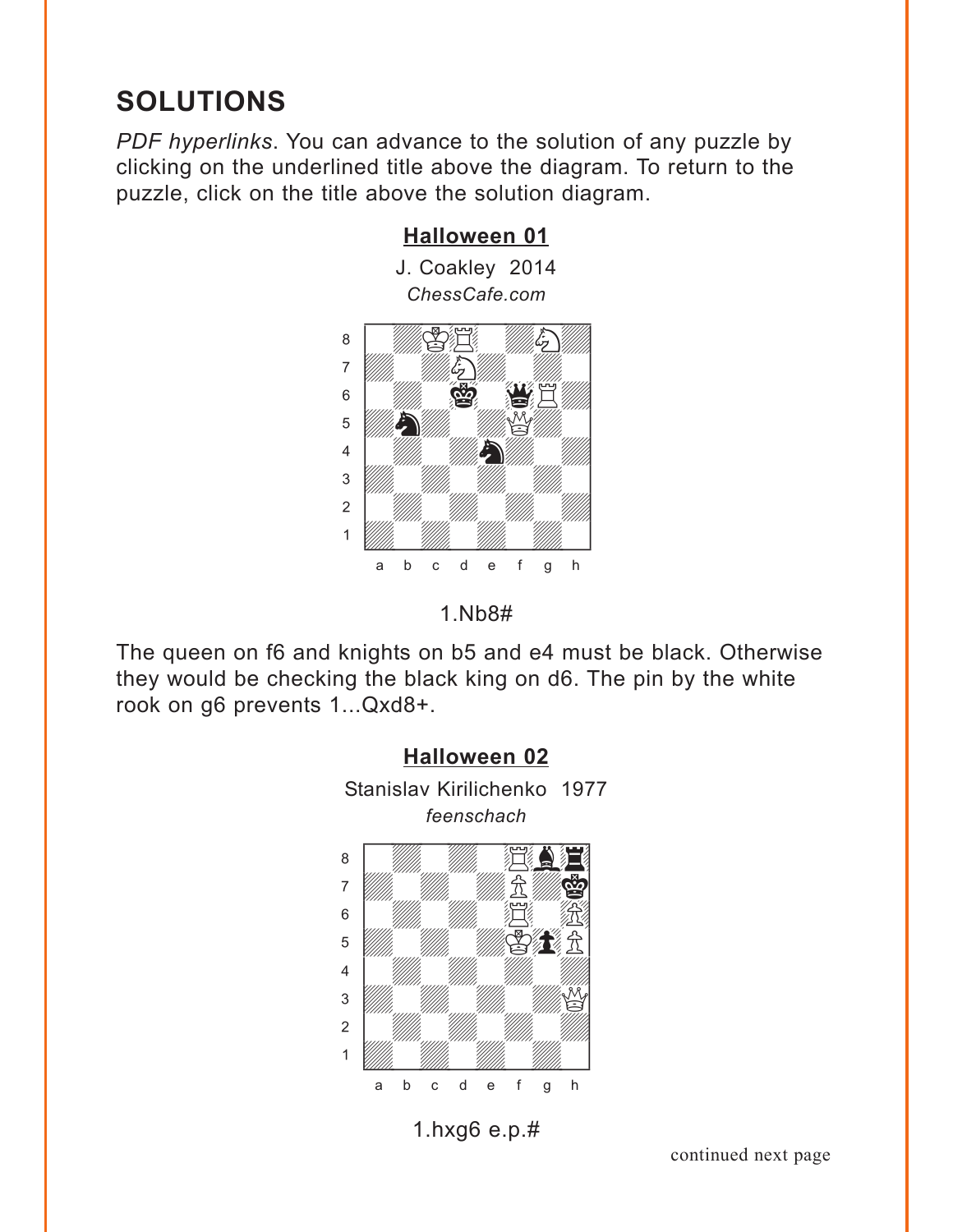<span id="page-8-0"></span>An *en passant* capture is only allowed in a chess problem if it can be proven that the last move was a double jump by the captured pawn.

By colouring the pieces as in the diagram, Black's previous move had to be **...g7-g5**. The move ...g6-g5 was impossible because a black pawn on g6 would be checking the white king. *It cannot be Black's turn if White is in check*. Additionally, the last move was not ...Kg7-h7 because the black king would be in an impossible check on g7 from the pawn at h6, which had no move on the previous turn to reach h6.



Vladimir Korolkov 1969 *Schachmatist Ulybaetsja*

**[Halloween 03](#page-1-0)**

1.Kg6 any 2.Rh8#

The tricky thing here is that Black cannot castle. Castling is allowed in chess problems unless it can be proven that the king or rook has previously moved. In this position, Black's last move could only have been ...Ke8 or ...Ra8.

That explains why the pawn on a3 must be white. If it were black, the previous move could have been ...a4-a3, and Black could play 1...0-0-0.

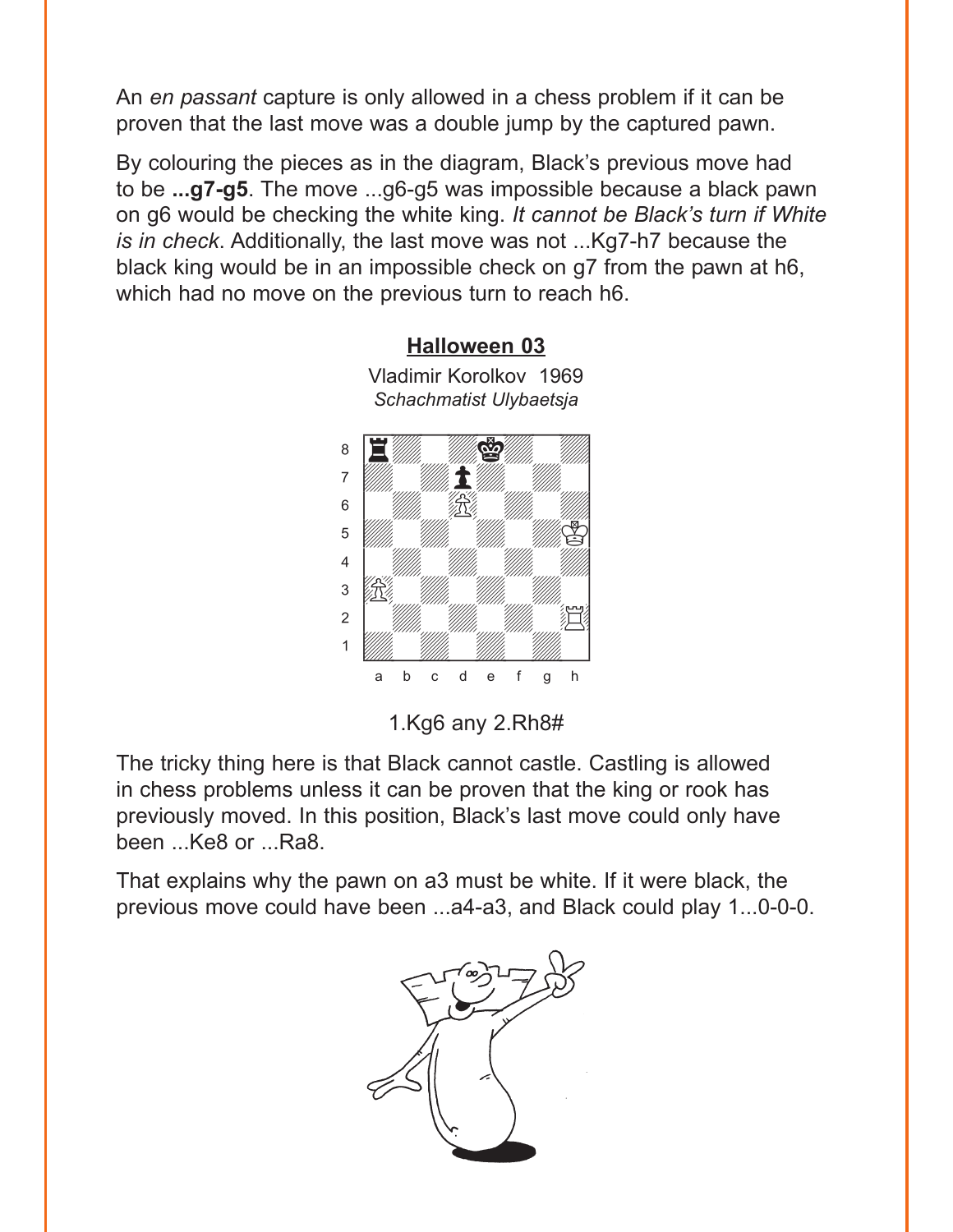### **[Halloween 04](#page-2-0)** Vladimir Korolkov 1969

*Schachmatist Ulybaetsja*

<span id="page-9-0"></span>

If the pawn on a2 were black, then 1.Kf2 a1=B! 2.Rg8 is stalemate.

Colouring all the pieces white except for a black king (on d1 or g2) is mate in five.



The last move was 1.h7-h8=Q#.

The queen is attacking both kings. A pawn promotion is the only way she could have reached the corner on the last turn. 1.Qh7-h8+ is impossible since the queen would already be checking from h7.

Some sources give the composer's year of birth as 1922, others 1925.

For more information on *last move problems*, see column 30.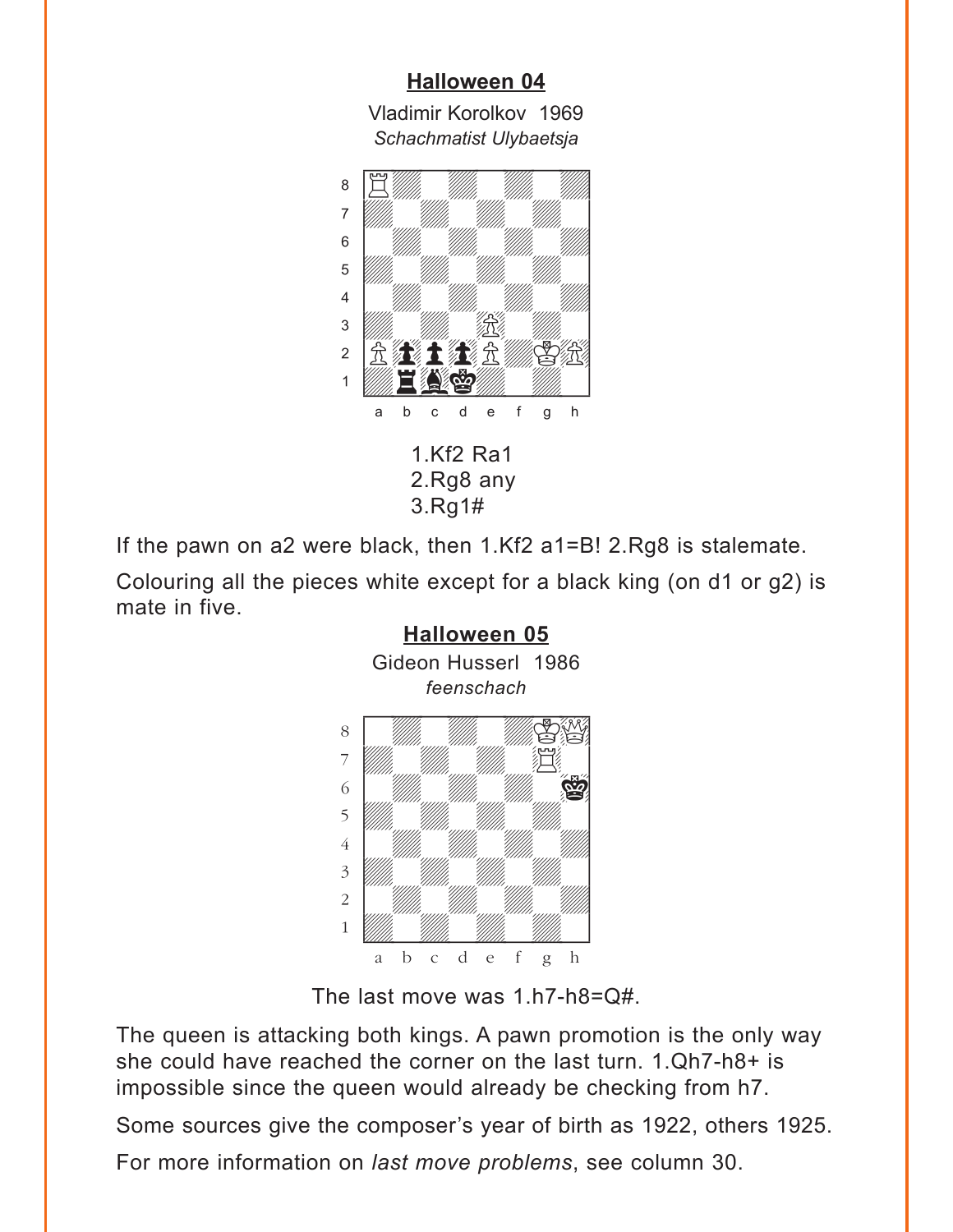<span id="page-10-0"></span>

The last move was 1.g7xh8=Q+.

The queen and rook are both attacking both kings. This colouring is the only possible explanation of a double check.

The black piece captured on h8 was either a knight or a bishop. White would have been in an impossible check if there were a black queen or rook on h8 (before 1.g7xh8=Q+).

# **[Halloween 07](#page-4-0)**

J. Coakley 2006 *Winning Chess Puzzles For Kids* w\_\_\_\_\_\_\_\_w



The last move was 1.e7-e8=N+.

The queen and knight are both attacking both kings. The only possible double check is an underpromotion to knight. Therefore the knight (and queen) are white since only a white pawn can promote on e8. This means that the king on f6 is black and the king on c7 white. The other four pieces (RRBB) must all be the same colour as the king they attack.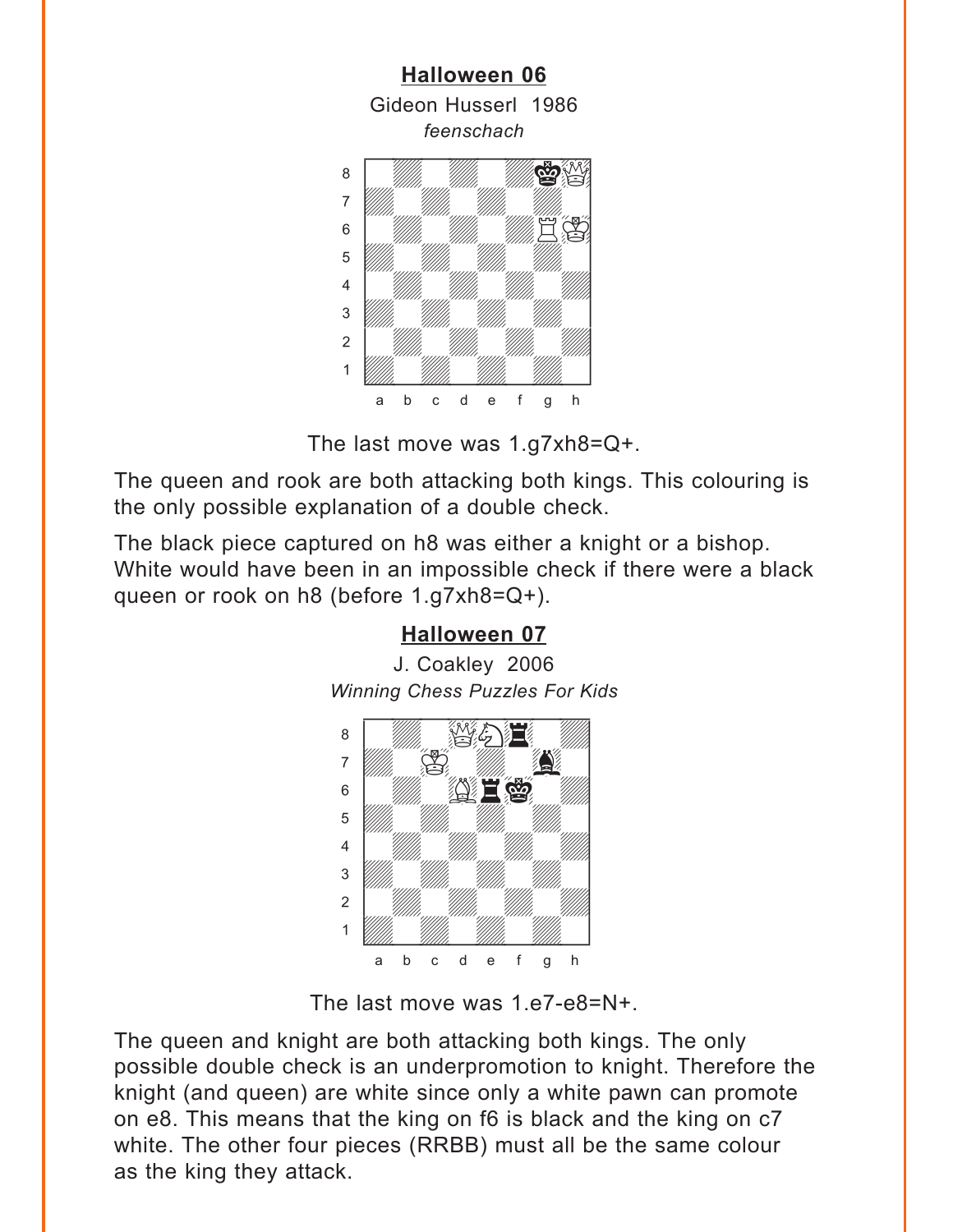## **[Halloween 08](#page-4-0)**

<span id="page-11-0"></span>Andrey Frolkin & Andrey Kornilov 1989 *Rex Multiplex*



The last move was 1.g7-g8=R+.

The queen is attacking both kings, which means that the previous move was a check by her. The queen did not move from g7 because she would already be checking both kings.

The only explanation is a discovered check (and promotion) by advancing a pawn from g7 to g8. So the queen and rook must be white. Therefore the king on f7 is black and the king on h8 white.

The two knights must each be the same colour as the king they attack.



The last move was 1.b7-b8=B+.

continued next page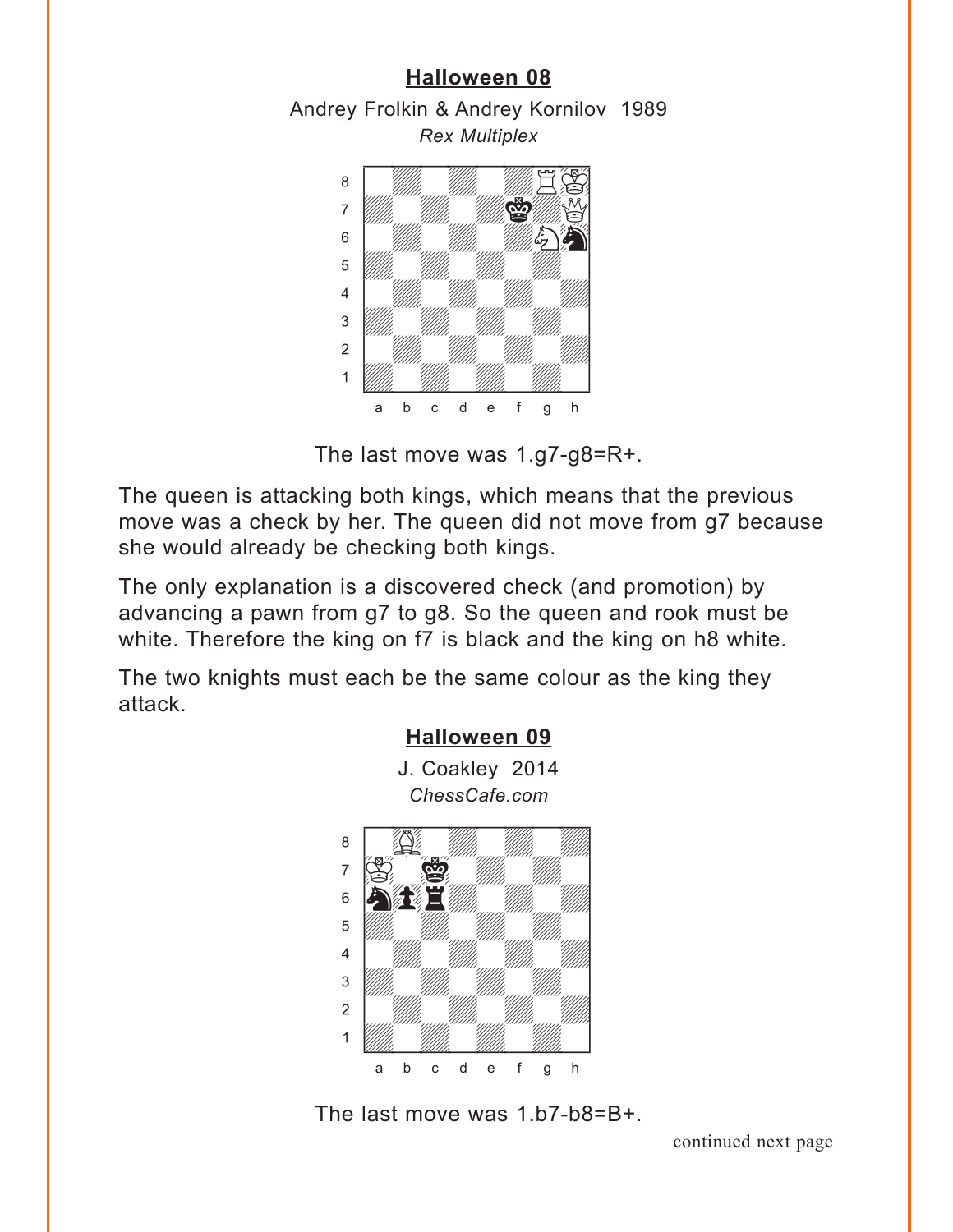The bishop is attacking both kings. Since the bishop could not have moved to b8 on the previous turn, the last move had to be a promotion. Therefore the bishop is white.

If the pawn on b6 was white, then it would also be checking one of the kings, and that king would be in an impossible double check. So the pawn must be black.

To decide the colour of the kings, consider the situation with a black king on a7. The knight and rook would have to be white (in order to be the same colour as the white king they attack on c7). In that position (white: Kc7 Rc6 Na6 b7 vs. black: Ka7 b6), Black would not have a legal move on the previous turn. The king could not have moved from a8 because he would be in an impossible check from the white pawn on b7. Therefore, the king on a7 cannot be black.

With a white king on a7 and black king on c7, the knight and rook must be black.

Here is a simpler similar problem by Serbian composer Ivan Arandjelovic.



#### **[Halloween 09b](#page-5-0)**

Ivan Arandjelovic 1985 *Mat (Belgrade)*

The solution and basic reasoning are the same. White: Ka7 Bb8 Black: Kc7 Na6 Na8 last move: 1.b7=b8=B+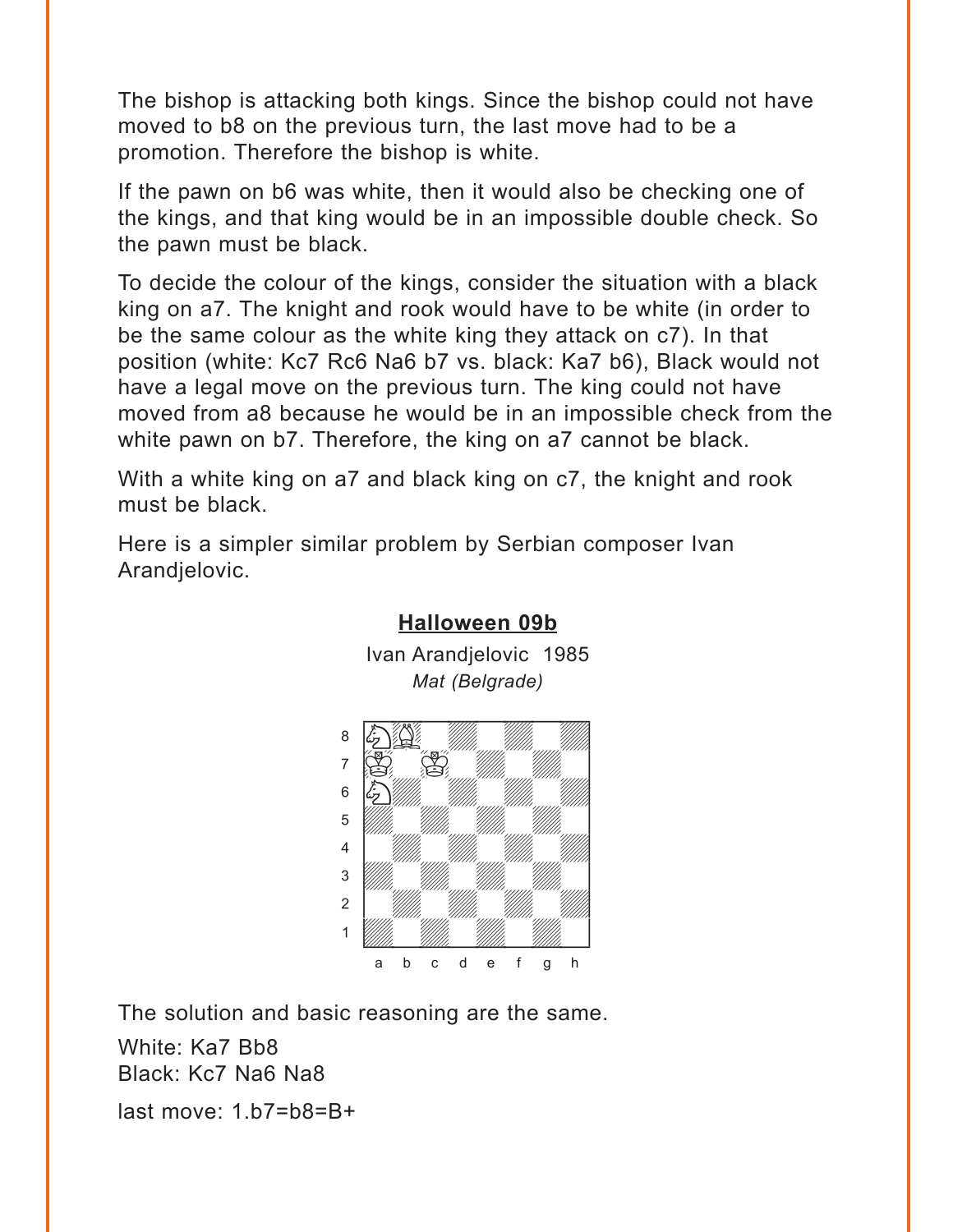# <span id="page-13-0"></span>**[Halloween 10](#page-6-0)** Andrey Frolkin & Andrey Kornilov 1989 *Rex Multiplex*



The last two moves were 1...h3-h2 2.Qh4xh2#.

The queen is adjacent to both kings. So the last move had to be by the queen from h3 or h4. On those squares, she would already be checking the king on g3, which means that the queen is the same colour as the king on g3 and that she is checking the king on h1.

The last move had to be a capture on h2, or the king on h1 would already be in check from the queen at h3 or h4.

Any piece that is attacking the king on g3 is also the same colour as the queen, otherwise both kings would be in check. The only piece not attacking g3 is the rook on g1. It is the same colour as the king on h1, or else the king on h1 would be in an impossible double check.

Because the rook on g1 and king on h1 had no possible moves last turn, the previous move by that side had to be by a piece that was then captured on h2. The only way this could happen is if the piece moved from h3 to h2, and was then captured by the queen from h4.

It was not a rook or queen that moved from h3 to h2 because it would be checking the king on g3 before it moved. The only other possibility is a pawn move. Only a black pawn can move from h3 to h2, so the king on h1 and rook on g1 are also black.

All the other pieces are white. See diagram next page.